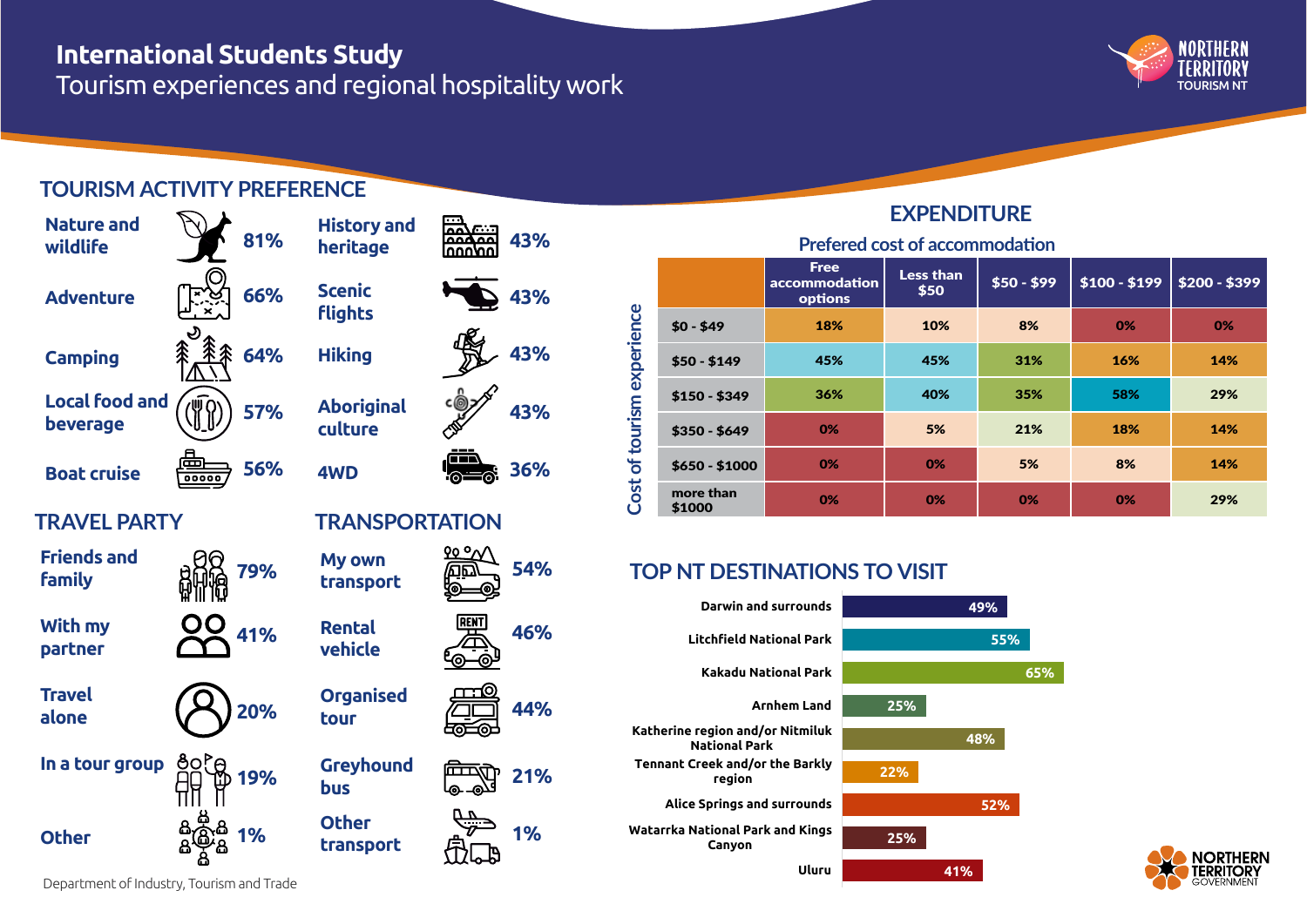# **International Students Study** *International Students Study*

Tourism experiences and regional hospitality work



### **BOOKING AND PLANNING**



**Other, 1%**



### **WHEN BOOKING AND PLANNING IS DONE**